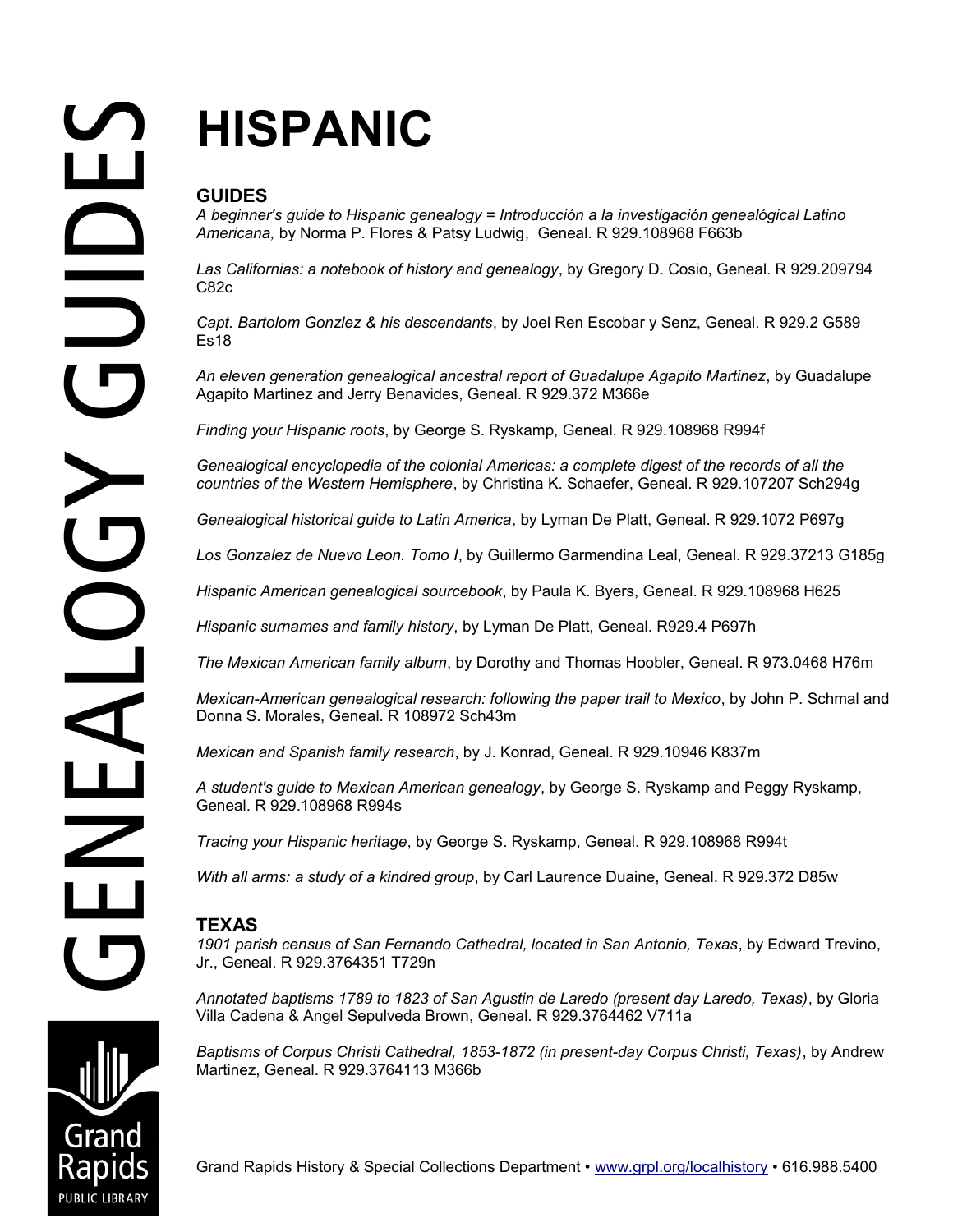*Baptisms of Eagle Pass, Texas, Our Lady of Refuge, Book I, 1863-1872*, by Armandina Galan Sifuentes, Geneal. R 929.3764435 Si21b

*Baptisms of Eagle Pass, Texas, Our Lady of Refuge, Book II, 1872-1875*, by Amandina Galan Sifuentes, Geneal. R 929.3764435 Si21b v.2 pt 1 & 2

*Deaths of Eagle Pass, Texas, Our Lady of Refuge, Book I, 1864-1907*, by Armandina Galan Sifuentes, Geneal. R 929.3764435 Si21d

*Los de la Fuente de Cuidad Guerro/Revilla, Tamaulipas, Saltillo, Coahuila y Texas, 1620-1842*, by Jose Felipe de la Pena, Geneal. R 929.2 F952 P3

*Genealogical & historical sources in the San Antonio area*, by Olga R. Murray, Geneal. R 929.3764351 G286

*Guide to Spanish and Mexican land grants in south Texas*, by Texas General Land Office, Geneal. R 929.3764 G941

*Index to the San Fernando Church baptismal records, 1731-1812*, by Yolanda Juarez Patino and Dennis Moreno, Geneal. R 929.3764351 In22

*Index to the San Fernando Church baptismal records, 1812-1850*, by Yolanda Juarez Patino and Dennis Moreno, Geneal. R 929.3764351 In22s

*Index to the San Fernando Church baptismal records, 1851-1858*, by Yolanda Juarez Patino and Dennis Moreno, Geneal. R 929.3764351 In22f

*Marriages of Iglesia de Nuestra Senora de Refugio Dec. 6, 1863 to Oct. 19, 1872: located at Eagle Pass, Texas*, Frances Aguirre Gomez and Daniel Gomez, Geneal. R 929.3764435 M349

*Marriages of Iglesia de Nuestra Senora de Refugio: located at Eagle Pass, Texas*, by Frances Aguirre Gomez and Daniel Gomez, Geneal. R929.3764435 Ag94m v. 2 & 3

*Marriages 1854 to 1916 of the Graytown Church: La Capilla de Santiago (1854-1877) and Nuestra Senora de Guadalupe (1877-1916): located at Graytown and Canada Verde (Wilson County, Texas)*, By Doris Fisher and Larry Kirkpatrick, Geneal. R 929.3764445 F522m

*New guide to Spanish and Mexican land grants in south Texas*, by Galen D. Greaser, Geneal. R 929.3764 G798n

*Rodriguez memoirs of early Texas*, by Jose Maria Rodriguez and Federico Martinez, Geneal. R 929.1 R618r

*San Agustin Parish of Laredo abstracts of marriage*, by Angel Sepulveda Brown and Gloria Villa Cadena, Geneal. R 929.3764462 Se63s v.2

*San Fernando cemetery no. 1*, by Larry Kirkpatrick and Dennis Moreno, Geneal. R 929.509764351 K638s v. 1 & 2

*Zapata County marriage records: 1982-2007*, by Jo Emma Bravo Quezada, Geneal. R 929.3764483 Q39z

*Zapata County roots revisited*, by Jean Y. Fish, Geneal. R 929.37644 F527

#### **MEXICO**

*Baptisms, 1791 to 1804, of Nuestra Senora de los Dolores de la Punta de Lampazos (present day Lampazos de Narahjo, N.L.)*, by Angel Sepulveda Brown, Geneal. R 929.37213 Se63b

*Baptisms 1832-1855 of San Juan de Mata located at present day Allende, Coahuila*, by Angel Brown, Geneal. R 929.37214 B812b

*Baptisms of Our Lady of Monserrat Catholic Church, 1767-1799: located in Cruillas, Tamaulipas, Mexico*, by Irma Garza Catu Jones and Maria de la Garza Dellinger, Geneal. R 929.37212 G199b

Grand Rapids History & Special Collections Department • [www.grpl.org/localhistory](http://www.grpl.org/localhistory) • 616.988.5400